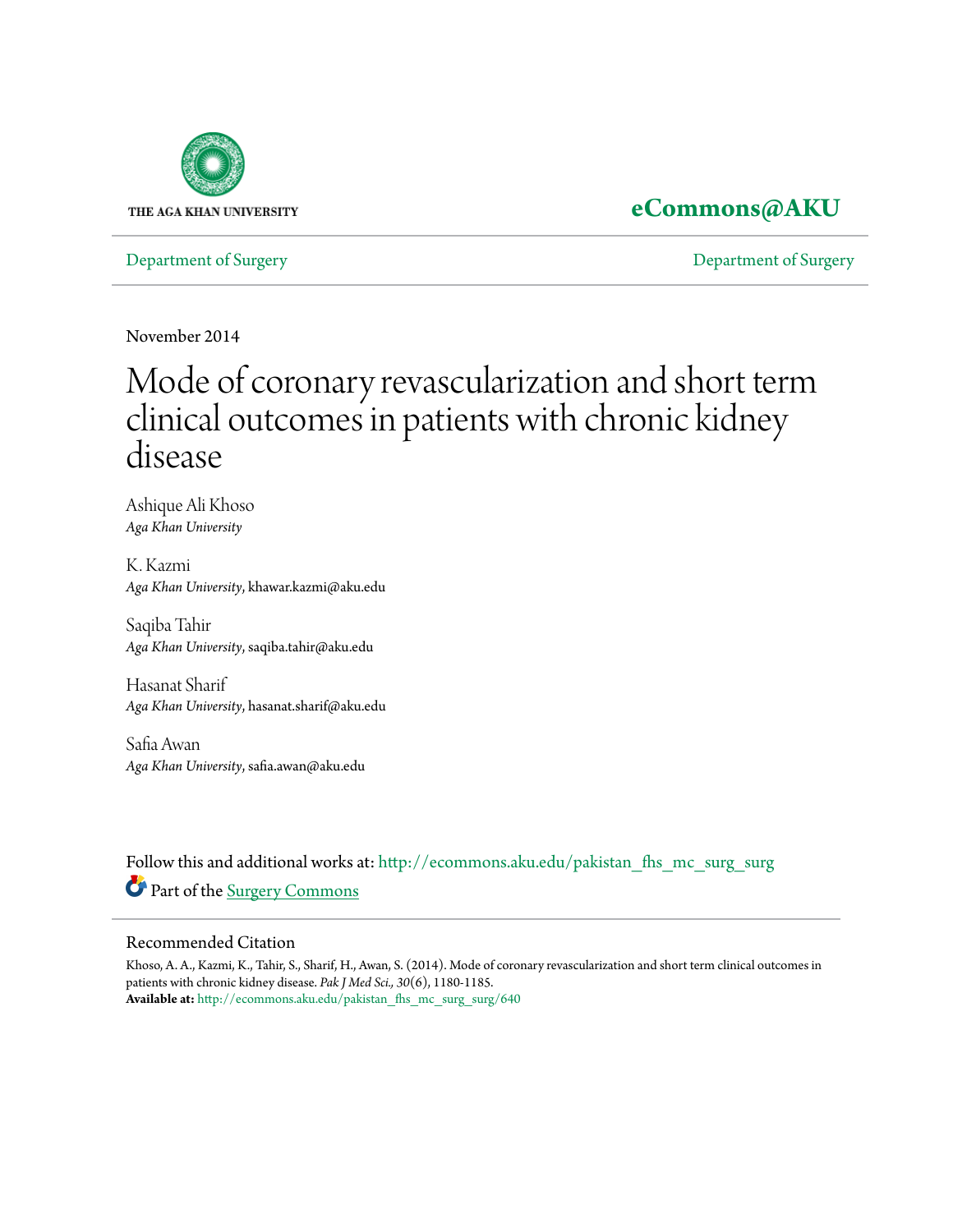### Mode of coronary revascularization and short term clinical outcomes in patients with chronic kidney disease

*Ashique Ali Khoso1 , Khawar Abbas Kazmi2 , Saqiba Tahir3 , Hasanat Sharif4 , Safia Awan<sup>5</sup>*

#### **ABSTRACT**

*Background and Objective:* Percutaneous coronary intervention (PCI) and coronary artery bypass graft (CABG) surgery are two alternative methods for coronary revascularization, but it remains controversial as which one is associated with lower risks of worse clinical outcomes for chronic kidney disease (CKD) patients. We determined the mode of coronary revascularization (PCI vs. CABG) which is associated with lower risk of mortality and morbidity in CKD patients.

*Methods:* In this cross sectional study, 159 patients with CKD were enrolled from single center of coronary revascularization at Aga Khan University Hospital Karachi between January 2012 and August 2013. All patients with CKD underwent PCI or CABG. The primary outcome was in-hospital composite of death, myocardial infarction (MI), or stroke. We evaluated which mode of coronary revascularization was associated with reduced risks of clinical outcomes.

*Results:* Out of 159 patients with CKD, 85 (53.5%) received PCI and 74 (46.5%) received CABG. The primary finding of this study is that more patients with moderate to severe CKD underwent PCI and more patients with mild to moderate CKD underwent CABG. In both these categories, no difference was observed in clinical outcomes. There are few factors like age, ST- elevation myocardial infarction (STEMI), non-ST elevation myocardial infarction (NSTEMI) and number of coronary artery disease predicted PCI as treatment strategy in patients with moderate to severe CKD.

*Conclusion:* Patients with moderate to severe CKD have similar rates of short term clinical outcomes whether they underwent PCI or CABG. Therefore, PCI can be acceptable and less invasive treatment option alternative to CABG, particularly in patients with moderate to severe CKD.

**KEY WORDS:** Chronic kidney disease, Creatinine clearance, Coronary revascularization, Percutaneous coronary intervention, Coronary artery bypass graft.

#### **doi: http://dx.doi.org/10.12669/pjms.306.5540**

*How to cite this: Khoso AA, Kazmi KA, Tahir S, Sharif H, Awan S. Mode of coronary revascularization and short term clinical outcomes in patients with chronic kidney disease. Pak J Med Sci 2014;30(6):1180-1185. doi: http://dx.doi.org/10.12669/pjms.306.5540*

This is an Open Access article distributed under the terms of the Creative Commons Attribution License (http://creativecommons.org/licenses/by/3.0), which permits unrestricted use, distribution, and reproduction in any medium, provided the original work is properly cited.

| 1.     | Ashique Ali Khoso,                                              |                |  |
|--------|-----------------------------------------------------------------|----------------|--|
|        | Senior Instructor, Section of Cardiology, Dept. of Medicine,    |                |  |
| 2.     | Khawar Abbas Kazmi,                                             |                |  |
|        | Professor and Section Head of Cardiology, Dept. of Medicine,    |                |  |
| 3.     | Sagiba Tahir,                                                   |                |  |
| 4.     | Medical Student,<br>Hasanat Sharif,                             |                |  |
|        | Associate Professor and Section Head of Cardiothoracic Surgery, |                |  |
|        | Department of Surgery, Aga Khan University Hospital,            |                |  |
| 5.     | Safia Awan,                                                     |                |  |
|        | Statistician, Department of Medicine,                           |                |  |
|        | 1-5: Aga Khan University, Karachi, Pakistan.                    |                |  |
|        | Correspondence:                                                 |                |  |
|        | Ashique Ali Khoso,                                              |                |  |
|        | E-mail: drashiqueali@hotmail.com, ashique.ali@aku.edu           |                |  |
| $\ast$ | Received for Publication:                                       | April 29, 2014 |  |
| $\ast$ | Revision Received:                                              | May 7, 2014    |  |
| $\ast$ |                                                                 |                |  |
|        | Revision Received:                                              | August 7, 2014 |  |
| $\ast$ | Final Revision Accepted:                                        | August 8, 2014 |  |
|        |                                                                 |                |  |

#### **INTRODUCTION**

Chronic Kidney Disease (CKD) is a major public health issue with the prevalence continuing to escalate, in part due to increasing diabetes and hypertension.<sup>1</sup> In patients undergoing coronary revascularization for either stable coronary artery disease or acute myocardial infarction, CKD is one of the strongest risk factors for short- and longterm mortality.2 Mortality, myocardial infarction (MI), repeat revascularization, and bleeding complication rates are all increased after coronary revascularization compared with that of patients with normal renal function.<sup>3</sup> CKD is an independent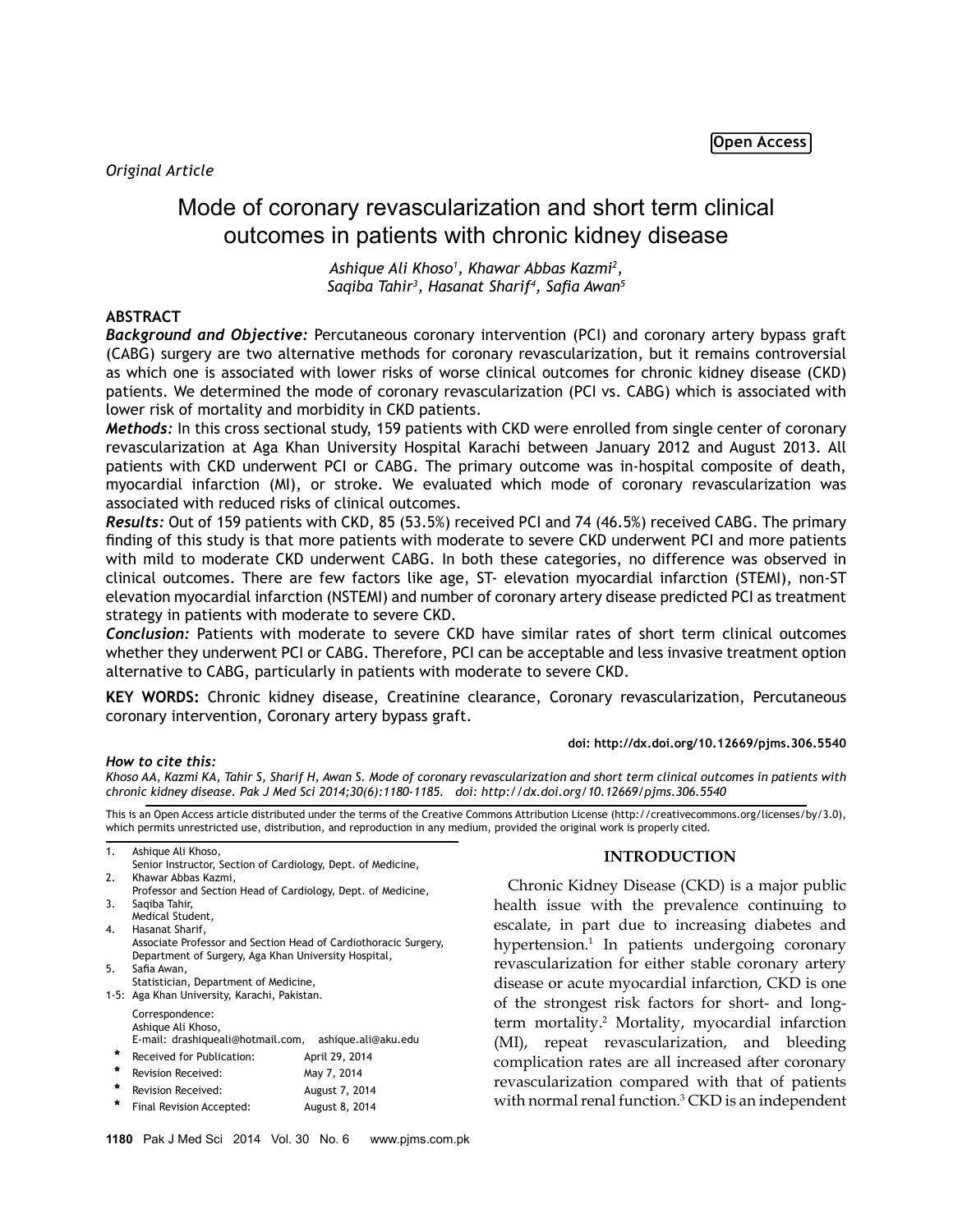predictor of incident stroke, myocardial infarction (MI), and all-cause mortality.4

There is evidence that coronary revascularization reduces the cardiac mortality and improves prognosis compared to medical treatment for CKD patients with CAD.5 With regard to evidence of best mode of coronary revascularization, percutaneous coronary intervention (PCI) and coronary artery bypass grafting (CABG) are two alternative methods, but it remains controversial as which one is associated with reduced major adverse cardiac and cerebral events (MACCE), reduced risk of worsening kidney function and need of hemodialysis and reduced in-hospital stay for CKD patients.

Previous studies suggested that CKD is associated with increased mortality after CABG<sup>6</sup> perhaps because such patients have longer postoperative mechanical ventilation time, higher postoperative bleeding rates and transfusion requirements, and increased length of hospital stay. PCI in patients with CKD is also high-risk due to their increased incidence of worsening kidney function, restenosis, and mortality.7 The increased risk occurs even with mild renal insufficiency; with a doubling of mortality at one year.8 To the best of our knowledge, there is paucity of prospective study results on clinical outcomes of CKD in patients undergoing coronary revascularization as well as optimal strategy for coronary revascularization which is associated with lower risks of cardiovascular mortality and morbidity in resource constraint countries of South-Asian region particularly Pakistan.

The aim of this study was to determine the mode of coronary revascularization (PCI vs. CABG) in CKD patients, which is associated with less major adverse cardiac cerebral events (MACCE) and lower risk of worsening kidney function and need of hemodialysis and minimum in-hospital stay.

#### **METHODS**

In this cross sectional study, 159 patients with CKD were enrolled from single center of coronary revascularization at Aga Khan University Hospital Karachi between January 2012 and August 2013. The mode of revascularization included Percutaneous Coronary Intervention (PCI) [Patients were treated with one or more stents but excluding POBA (Plain Old Balloon Angioplasty)] and Coronary Bypass Grafting (CABG). Patients were excluded if there was severe anemia or liver disease. In total, 159 patients with CKD formed the study sample (122 men, 37 women and mean age 65±9.6 [range 38-88]

years). Patients were stratified into three groups based on Creatinine Clearance (CrCl). Baseline demographics, clinical and angiographic features were recorded for each patient. This study was reviewed and approved by the institutional ethical review committee of Aga Khan University Hospital. All patients had serum creatinine measured 24-48 hours before the revascularization. Renal function was assessed by the creatinine clearance (CrCl) estimated using the Cockcroft-Gault formula.<sup>9</sup> Patients with estimated creatinine clearance (CrCl) ≤ 90 ml/min were defined as having Chronic Kidney Disease (CKD), consistent with CKD stage 2 of the National Kidney Foundation classification<sup>10</sup> and these patients were classified into 3 CrCl groups: <30ml/min (n= 59), 30-59ml/min (n= 79) and 60- 89ml/min (n=21). All patients who underwent coronary revascularization (PCI or CABG) were observed during the hospital stay after the procedure. During the hospital stay, major adverse clinical outcomes (MACCE) including all-cause of death, new onset myocardial infarction, and stroke were recorded. Within the first 7 days after revascularization, MI was defined by appearance of new abnormal Q-wave (according to Minnesota Code<sup>11</sup> plus a ratio of serum creatinine kinase MB (CK-MB) iso- enzyme to total cardiac enzyme >0.1 or a Creatinine kinase MB elevated at least 3-fold the upper limit of the normal range. After 7 days of the revascularization, abnormal Q-waves or enzymatic changes were enough to diagnose MI.12 Stable angina was defined according to the system of the Canadian Cardiovascular Society (CCS).13 Unstable angina was defined according to the Braunwald classification.14 The number of diseased coronary vessels was defined as number of coronary arteries with luminal diameter narrowing ≥70% and the left main coronary artery stenosis ≥50% was considered to be 3-vessel coronary artery disease (3V-CAD). Left anterior descending (LAD) proximal lesion was defined as stenosis ≥70% in the proximal half of the LAD. Long lesion was defined as stenosis > 20mm. Ostial lesion was defined as stenosis within 3mm of the origin of the vessel. Complete revascularization was defined if there was no remaining stenosis ≥70% in the coronary artery luminal diameter ≥ 2mm.

A descriptive analysis was performed for demographic and clinical characteristics and results are presented as mean ± standard deviation for quantitative variables and numbers (percentages) for qualitative variables. Participants with CKD treated with CABG and PCI with stenting were assessed by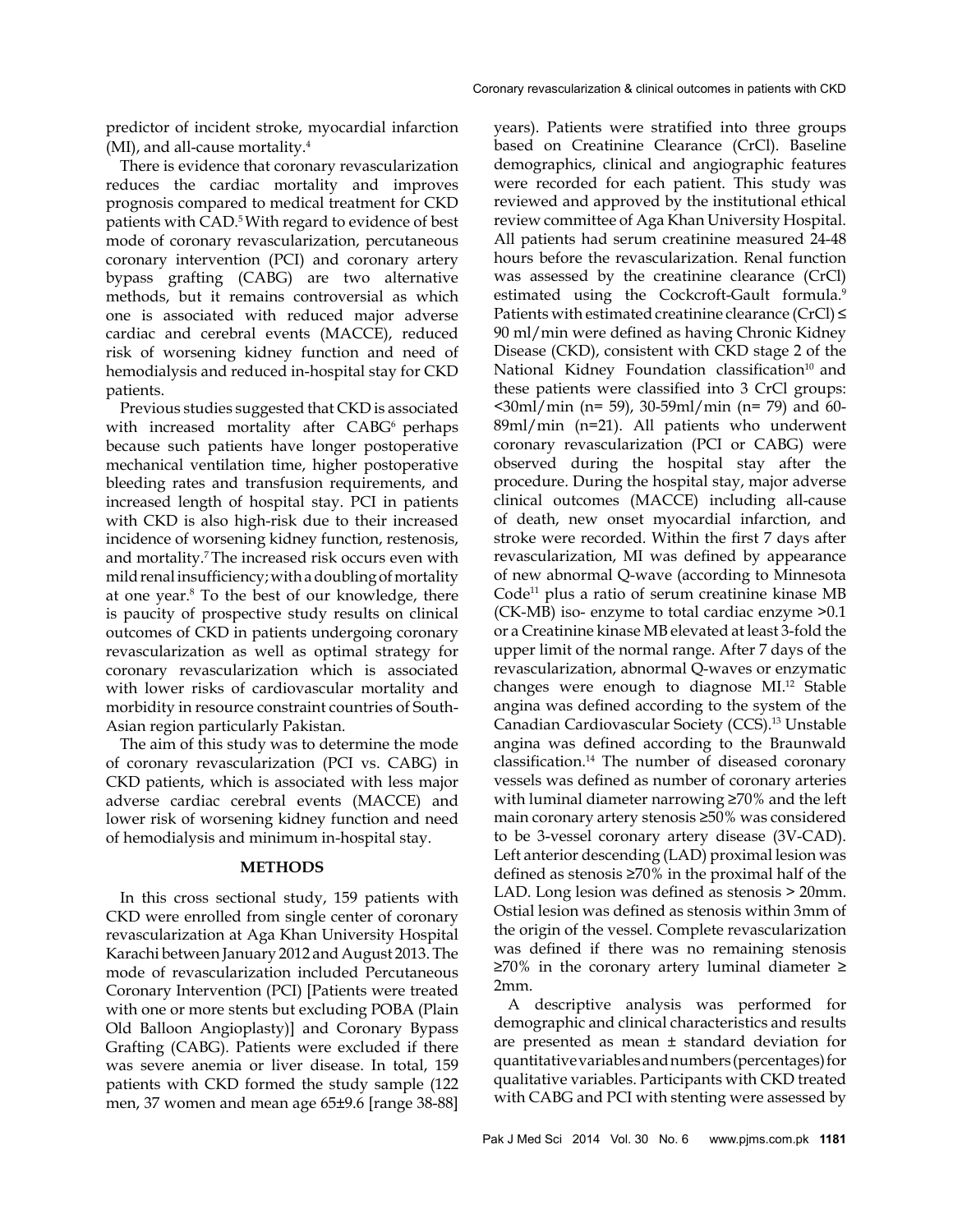using the Chi-square test or Fisher exact test where appropriate. For contrasts of continuous variables, Independent t-test was used to assess the difference of means. In univariate analysis, compared the association of PCI with clinical outcomes and other covariates. Logistic regression analysis was performed to assess factors that predict favorable outcome. Patients were stratified into three groups based on Creatinine Clearance (CrCl). Comparisons among groups were made by pearson chi-square test for categorical variables and ANOVA test for variance for continuous variables. All analyses

were conducted by using the Statistical package for social science SPSS (Release 19.0, standard version, copyright © SPSS; 1989-02). All p-values were two sided and considered as statistically significant if < 0.05.

#### **RESULTS**

In this study of 159 patients with CKD, (mean age 65±9.6 (38-88) years, 122 (76.7%) of them were male and the indication for revascularization were non-ST-elevation MI (69, 43.4%), ST-elevation MI (34, 21.4%), stable angina (31, 19.5%) and

|                                        | Total $(n=159)$ | $PCI(n=85)$    | $CABG (n=74)$  | p value     |
|----------------------------------------|-----------------|----------------|----------------|-------------|
| Age (years)                            |                 | 67±9           | 63±9           | 0.003       |
| Male                                   | 122(76.7%)      | 63 (74.1%)     | 59(79.7%)      | 0.45        |
| Female                                 | 37 (23.3%)      | 22(25.9%)      | $15(20.3\%)$   |             |
| Hemoglobin                             | $11.5 \pm 1.76$ | $11.4 \pm 1.8$ | $11.6 \pm 1.6$ | 0.66        |
| <b>WBC</b>                             | $11.1 \pm 5.1$  | $12.4 \pm 6.2$ | $9.5 \pm 2.8$  | ${}< 0.001$ |
| Baseline creainine(mg/dl)              | $2.3 \pm 1.5$   | $2.7 + 1.7$    | $1.7 + 0.9$    | ${}< 0.001$ |
| Creatinine on admission(mg/dl)         | $2.6 \pm 2.0$   | $3.4 + 2.3$    | $1.8 + 1.04$   | ${}< 0.001$ |
| Creatinine Clearance (ml/min)          |                 |                |                |             |
| < 30                                   | 59(37.1%)       | $51(60\%)$     | $8(10.8\%)$    | < 0.001     |
| 30-59                                  | 79(49.7%)       | 28(32.9%)      | 51(68.9%)      |             |
| 60-89                                  | $21(13.2\%)$    | $6(7.1\%)$     | $15(20.3\%)$   |             |
| Current smoking history                | 159(100%)       | $5(5.9\%)$     | 13(17.6%       | 0.02        |
| Hypertension                           | 144(90.6%)      | 77(90.6%)      | 67(90.5%)      | 0.99        |
| Diabetes mellitus                      | 108(67.9%)      | 60(70.6%)      | 48(64.9%)      | 0.99        |
| History of ischemic stroke             | $16(10.1\%)$    | $11(12.9\%)$   | $5(6.8\%)$     | 0.27        |
| History of hemorrhagic stroke          | $1(0.6\%)$      | $0(0.0\%)$     | $1(1.4\%)$     | 0.36        |
| Valvular heart disease                 | 34(21.4%)       | 19(22.4%)      | $15(20.3\%)$   | 0.84        |
| Prior MI                               | 59(37.1%)       | $36(42.4\%)$   | $23(31.1\%)$   | 0.18        |
| Prior kidney disease                   | 157(98.7%)      | 85(100%)       | 72(97.3%)      | 0.21        |
| with dialysis                          | 25(15.7%)       | 21(24.7%)      | $4(5.4\%)$     | 0.001       |
| without dialysis                       | 134(84.3%)      | 64(75.3%)      | 70(94.6%)      | 0.001       |
| Peripheral vascular disease            | $1(1.2\%)$      | $1(1.2\%)$     | $0(.0\%)$      | 0.99        |
| Prior revascularization                | 40(25.2%)       | 31(36.5%)      | $9(12.2\%)$    | < 0.001     |
| LVEF <40%                              | 77(48.4%)       | 41(48.2%)      | 36(49.3%)      | 0.99        |
| Indications for revascularization      |                 |                |                |             |
| Stable angina                          | 31(19.5%)       | $5(5.9\%)$     | 26(35.1%)      | < 0.001     |
| Unstable angina                        | 27(17%)         | $10(11.8\%)$   | 17(23%)        | 0.08        |
| <b>NSTEMI</b>                          | 69(43.4%)       | 44(51.8%)      | 25(33.8%)      | 0.02        |
| <b>STEMI</b>                           | 34(21.4%)       | 26(30.6%)      | $8(10.8\%)$    | 0.003       |
| Number of diseased vessels             |                 |                |                |             |
| $\mathbf{1}$                           | 25(15.7%)       | $23(27.1\%)$   | 2(2.7%)        | < 0.001     |
| $\overline{2}$                         | 45 (28.3%)      | 28(32.9%)      | $17(23.3\%)$   | < 0.001     |
| 3                                      | 88(55.3%)       | 34(40%)        | 54(74%)        | ${}< 0.001$ |
| Creatinine after 48 hours of procedure | $2.9 + 1.7$     | $3.2 \pm 2.1$  | $2.5 \pm 0.9$  | 0.004       |
| Required Heamodialysis after procedure | 159(100%)       | 12 (14.1%)     | $0(0\%)$       | 0.001       |
| Length of stay(days)                   | $7.8 \pm 6.8$   | $5.4 \pm 3.9$  | $10.6 \pm 6.9$ | < 0.001     |

MI, myocardial infarction; PCI, percutaneous coronary intervention; CABG, coronary artery bypass graft.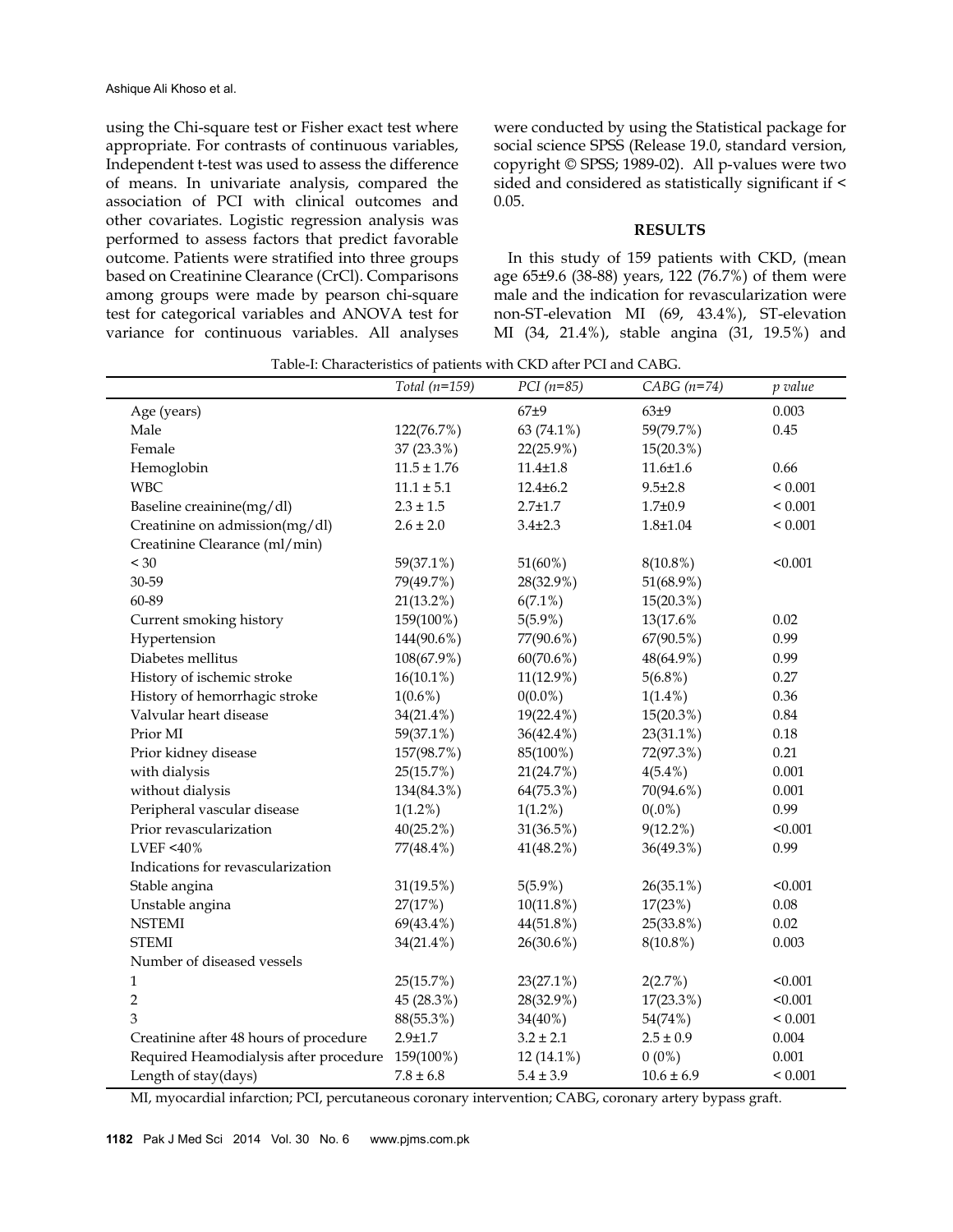|                 | PCI          | CABG        | OR (95% CI)          | p value |
|-----------------|--------------|-------------|----------------------|---------|
| <b>MACCE</b>    | 18 (21.2%)   | 14 (18.9%)  | 1.15 $[0.52 - 2.51]$ | 0.72    |
| Death           | $10(11.8\%)$ | $8(10.8\%)$ | $1.10[0.41 - 2.95]$  | 0.85    |
| Cardiogenic     | $2(2.4\%)$   | $3(4.1\%)$  | $1.31[0.21-8.10]$    | 0.76    |
| Non cardiogenic | $8(9.4\%)$   | $5(6.8\%)$  | 1.43[0.44-4.59]      | 0.54    |
| МI              | $9(10.6\%)$  | $8(10.8\%)$ | $0.97[0.35 - 2.67]$  | 0.96    |
| Stroke          | $1(1.2\%)$   | 2(2.7%)     | 2.33[0.20-26.26]     | 0.49    |

Table-II: Clinical outcomes among patients with CKD after PCI or CABG.

OR, odds ratio; CI, confidence interval; MACCE, major adverse cardiac cerebral events. Other abbreviations see Table-I.

unstable angina (27, 17%). The mode of coronary revascularization was PCI (85, 53.5%) or CABG (74, 46.5%).

Baseline characteristics like hypertension, diabetes mellitus, current smoking history, history of ischemic or hemorrhagic stroke, valvular heart disease, prior MI, prior revascularization, left ventricular ejection fraction (LVEF<40%) and indications for revascularization were not significantly different among 3 groups of CKD. All three groups of CKD had multivessel coronary artery disease. Almost one third of patients in severe CKD group (33.9%) were on long term hemodialysis before the revascularization, whereas only few number of patients, 2 (9.5%) and 3 (3.8%) in the mild and moderate CKD groups respectively were on long term hemodialysis before revascularization.

The evidence of left main lesion, LAD proximal lesion, ostial lesion, chronic total occlusion, instent restenosis, long lesion or complex lesion was almost similar among the 3 groups of CKD. In the severe CKD group, more patients underwent PCI whereas, in the mild to moderate groups of CKD, more patients underwent CABG. Though the rate of failed PCI was similar among the 3 groups of CKD but complete revascularization was more evident in mild to moderate CKD. The baseline creatinine  $(p<0.001)$  and creatinine on admission  $(p<0.001)$ were higher in the PCI group compared to CABG group (2.7±1.7), (3.4±2.3) and (1.7±0.9), (1.8±1.04) respectively. More importantly, the choice of mode of revascularization among moderate to severe CKD group (CrCl 30-59 ml/min and CrCl <30ml/ min) was PCI as compared to CABG which was mode of revascularization in mild to moderate CKD group (CrCl 30-59 ml/min and CrCl 60-89ml/min). More patients with CKD already on hemodialysis were in the PCI group as compared to CABG group 21 (24.7%) and 4 (5.4%) with p value of 0.001.

In terms of indications of revascularization, CABG was treatment of choice in patients with stable angina whereas PCI was the choice of

mode of revascularization in STEMI and NSTEMI. Serum creatinine after 48 hours of procedure was higher in PCI group as compared to CABG group  $(3.2 \pm 2.1$  and  $2.5 \pm 0.9)$  respectively. Along with this, 12 (14.1%) patients in the moderate to severe CKD group underwent hemodialysis and CRRT (continuous renal replacement therapy) after the procedure and all of them were in the PCI group; 6 of them were already on hemodialysis prior to procedure. In-hospital stay was  $5.4 \pm 3.9$  and  $10.6$ ± 6.9 days with p<0.001 for PCI and CABG group respectively (Table-I). There was no difference in the frequency of the individual short term outcomes of stroke, MI, or death between treatment groups PCI vs. CABG (Table-II). There are few factors like age, STEMI,NSTEMI, prior revascularization, complete revascularization and number of coronary artery disease which predicted PCI as treatment strategy in patients with moderate to severe CKD (Table-III).

#### **DISCUSSION**

The primary finding of this observational study is that more patients with moderate to severe CKD underwent PCI and more patients with mild to moderate CKD underwent CABG. In both of these categories, clinical outcomes were similar. In the recent meta-analysis done by Chen YY and his colleagues, high heterogeneity in short term

Table-III: Multivariate analysis of factors predicting PCI among CKD patients.

|                            | OR (95% CI)           | p value |
|----------------------------|-----------------------|---------|
| Age                        | $1.06(1.001-1.14)$    | 0.04    |
| <b>NSTEMI</b>              | 18 (3.22-100)         | 0.001   |
| <b>STEMI</b>               | 8.54 (1.46-50)        | 0.01    |
| Prior revascularization    | 21 (3.59-119.2)       | 0.001   |
| Complete revascularization | $0.004(0-0.04)$       | < 0.001 |
| Number of disease vessels  |                       |         |
| $\mathcal{P}$              | $0.03(0.005 - 0.25)$  | 0.001   |
| З                          | $0.005(0.001 - 0.04)$ | < 0.001 |
|                            |                       |         |

OR, odds ratio; CI, confidence interval; Other abbreviations see Table-I.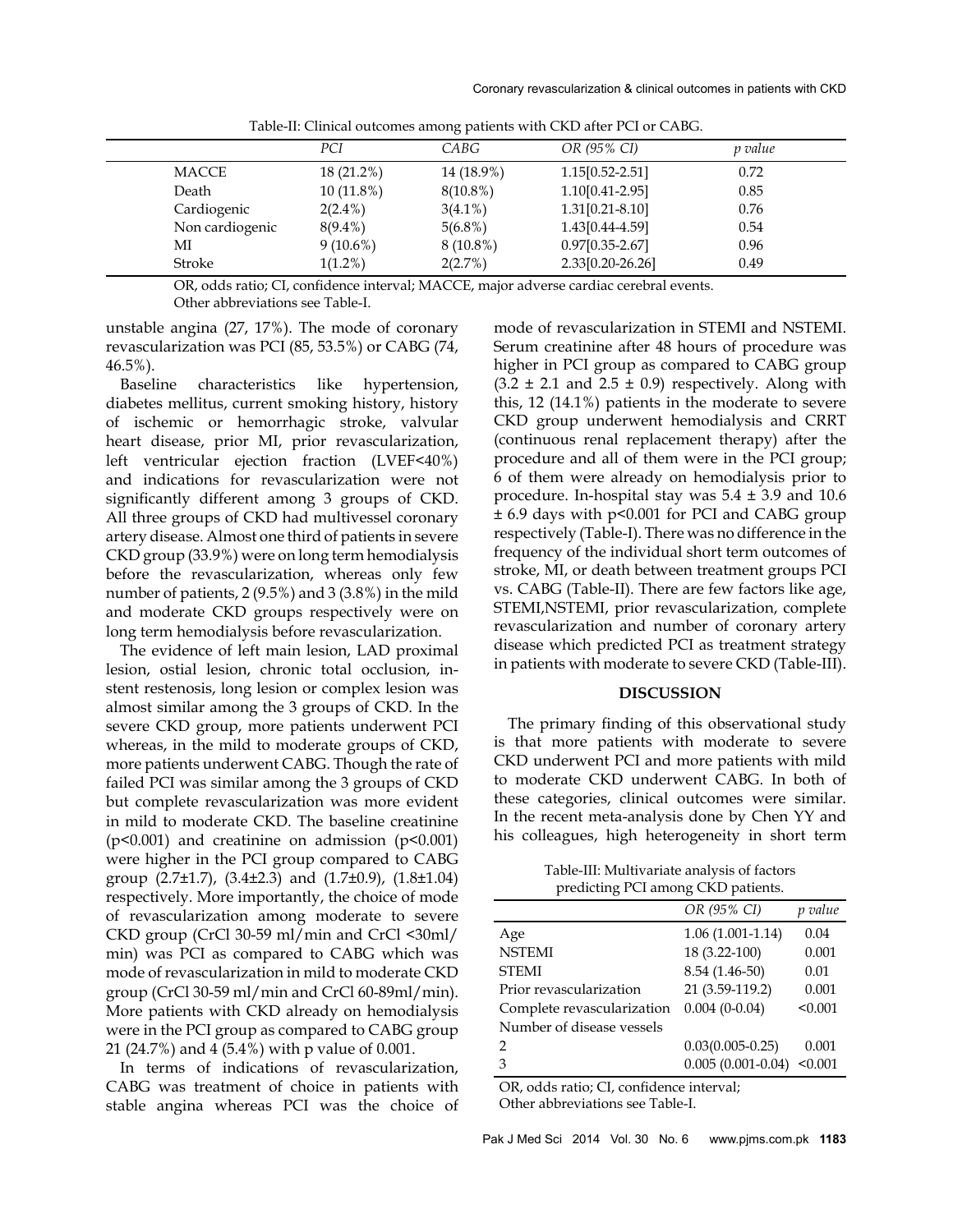mortality was found among the studies included in the meat analysis. Chen YY states in his study that worse kidney function in the beginning was associated with worse post-procedure outcomes, but PCI still had reduced short term mortality as compared to CABG in dialysis dependent patients.15 Interestingly, this finding in our study is opposite to study done by Zhang Q et al. who had shown that patients with lowest CrCl underwent CABG while patients with normal creatinine or mild renal insufficiency underwent PCI.<sup>16</sup>

Similar findings were present in the study done by Ix JH et al in which he had shown that participants with mild to moderate CKD undergoing coronary revascularization had similar rates of MI, stroke, or death whether they underwent PCI with multivessel stenting or CABG.17 The observational studies done in the past showed conflicting results about the implications of CKD on clinical outcomes after coronary revascularization. Szczech et al. found the adjusted estimated 2-year survival to be 51.9% after PCI and 77.4% after CABG in patients with renal insufficiency.<sup>18</sup> In the study with greater utilization of stents in PCI patients, Reddan et al. found a survival advantage with CABG compared with PCI which appeared to increase as renal function declined.19 In contrast to these studies, PCI provided survival benefit in comparison to medical management in patients with mild to moderate renal insufficiency.19 Nevertheless, Rubenstein et al found more promising short- and longterm outcomes using advances in interventional cardiology such as stents and debulking devices. $20$ In retrospective study of 1,654 patients with a glomerular filtration rate of <60ml/min revealed that PCI yielded better results than medical therapy and CABG in renal insufficiency patients with acute coronary syndromes.<sup>21</sup>

Another important point in our study is that patients with mild and moderate CKD received CABG while patients with moderate to severe CKD received PCI, this might indicate the selection bias on part of operator. It means patients with severe kidney disease and acute coronary syndromes are undergoing PCI. Our study has also shown that patients who were undergoing PCI were older and they had higher baseline and admission serum creatinine. Therefore there were few factors like age, STEMI, NSTEMI, and number of coronary artery disease which predicted PCI as treatment strategy in patients with moderate to severe CKD. But in our study short term clinical outcomes are not different among two treatment groups. Because worse kidney function in the beginning was associated with worse post-procedure outcomes. These equivalent rates of stroke, new-onset MI, or cardiogenic and non-cardiogenic death between two treatment groups among patients with CKD indicate that PCI can be acceptable and less invasive treatment option alternative to CABG, particularly in patients with moderate to severe CKD. Despite the new advancements in interventional cardiology, including drug eluting stents(DES) and bioabsoable stents, distal protection devices, and use of newer antithrombotic agents and marked progress in CABG in terms of on-pump CABG, optimal treatment strategy in patients with CKD undergoing coronary revascularization is still debatable. The primary limitation of this study is that it was not randomized study and it had shown only short term clinical outcomes. It also had relied on estimated creatinine clearance calculated through the Cockcroft-Gault formula, which is an imprecise measure of kidney function.

#### **CONCLUSION**

The present study is perhaps the first of its kind in this part of South-Asian region to prospectively evaluate mode of coronary revascularization and the clinical outcomes in patients with CKD. Our results have demonstrated that patients with moderate to severe CKD have similar rates of short term clinical outcomes whether they underwent PCI or CABG. Our results also confirm that CKD is a significant risk factor for patients undergoing coronary revascularization. PCI can be acceptable and less invasive treatment option alternative to CABG. Further randomized controlled trials with longer follow up are required to establish the optimal strategy for coronary revascularization in patients with CKD in this part of the world.

#### *Conflict of interest:* None.

#### **REFERENCES**

- 1. Coresh J, Selvin E, Stevens LA. Prevalence of chronic kidney disease in the United States. JAMA. 2007;298:2038–2047. doi:10.1001/jama.298.17.2038
- Sadeghi HM, Stone GW, Grines CL. Impact of renal insufficiency in patients undergoing primary angioplasty for acute myocardial infarction. Circulation. 2003;108:2769– 2775. doi:10.1161/01.CIR.0000103623.63687.21
- 3. Appleby CE, Ivanov J, Lavi S, Mackie K, Horlick EM, Ing D, et al. The adverse long-term impact of renal impairment in patients undergoing percutaneous coronary intervention in the drug-eluting stent era. Circ Cardiovasc Interv. 2009;2(4):309-316. doi:10.1161/ CIRCINTERVENTIONS.108.828954